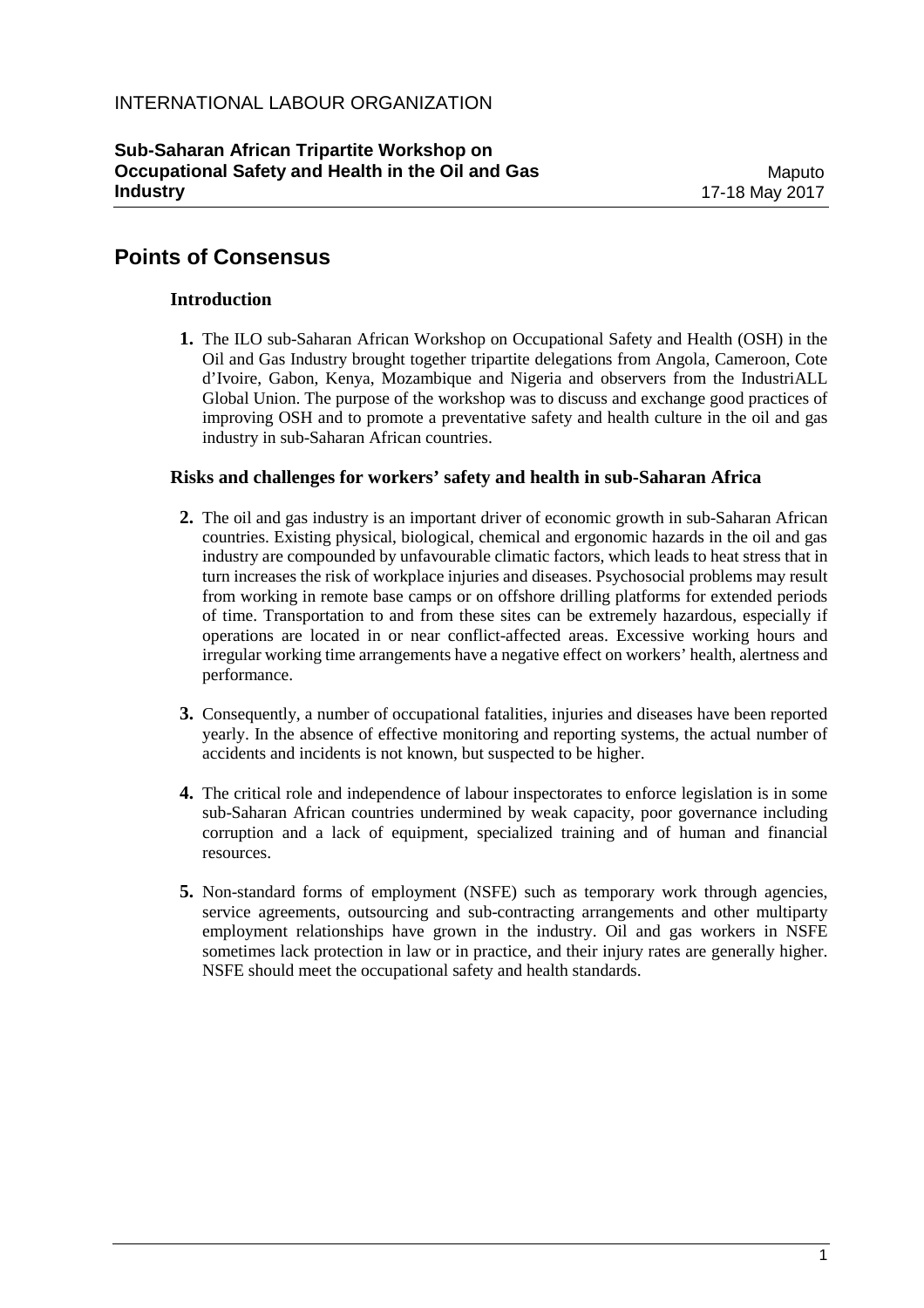### **Promoting a preventative safety and health culture in sub-Saharan Africa**

- **6.** The return on investing in a preventative safety and health culture in the oil and gas industry is far greater than the costs. If these investments are coupled with policies that prioritize the most urgent challenges, consider the safety and health of workers, and recognize their rights to know the risks and to participate in mitigating the risks, they can contribute to safer workplaces, a more productive industry, decent work and inclusive economic growth as well as other Sustainable Development Goals.
- **7.** The promotion of a preventative safety and health culture is a fundamental basis for improving OSH performance in the long term. Governments, employers' and workers' organizations have a shared responsibility to ensure that the right to a safe and healthy working environment is respected at all levels. Workers shall have the right to refuse or stop unsafe work when they have reasonable justification to believe there is an imminent and serious risk to their safety and health.
- **8.** The ratification and effective implementation of the ILO Occupational Safety and Health Convention, 1981 (No. 155) and its 2002 Protocol, the Prevention of Major Industrial Accidents Convention, 1993 (No. 174) and the Promotional Framework for Occupational Safety and Health Convention, 2006 (No. 187) is of particular strategic importance in closing governance gaps. It will assist governments and social partners to work together towards the development of programmes and strategies for improving OSH policies and infrastructure at the national and enterprise levels.
- **9.** OSH risk management should commence with an effective risk assessment that includes the identification, assessment and control of hazards. Risk assessments should encompass diversified risks, including impact on the environment and communities surrounding the operations, and should be done with full participation of those who face the risk. Hazards should be identified in the earliest planning phase of operations and controlled at the source, including communication and relevant training. Essential reference documents are the ILO *Guidelines on occupational safety and health management systems* (ILO-OSH 2001) and the *Code of Practice on Prevention of major industrial accidents* (1991).
- **10.** Particular attention should be paid to the protection of the rights of all workers including women, migrants, indigenous peoples, workers in NSFE and other workers vulnerable to discrimination.
- **11.** Sharing good practices and learning from the experiences among tripartite constituents in sub-Saharan Africa is an effective means to support sustainable industry growth and improve skills and competencies in OSH. Accredited training systems and personal protective equipment (PPE) and clothing are of key importance.
- **12.** Education and training for all workers should address the specific skills and competencies that are required for oil and gas operations in sub-Saharan Africa, and be based on an assessment of skills needs in in unfavourable climatic conditions. Regulations, certification, rules and tools should be easy to access and be understood including in local languages by the industry and workers. Self-assessment tools are useful to further promote compliance.
- **13.** Elected worker OSH representatives and members of Joint OSH Committees should receive information and additional training specific to their responsibilities and have full knowledge of the peculiarities of their working environment.
- **14.** Tripartite constituents should be involved in developing specific training tools and multiple skills sets need to be taken into consideration in their design, development and implementation.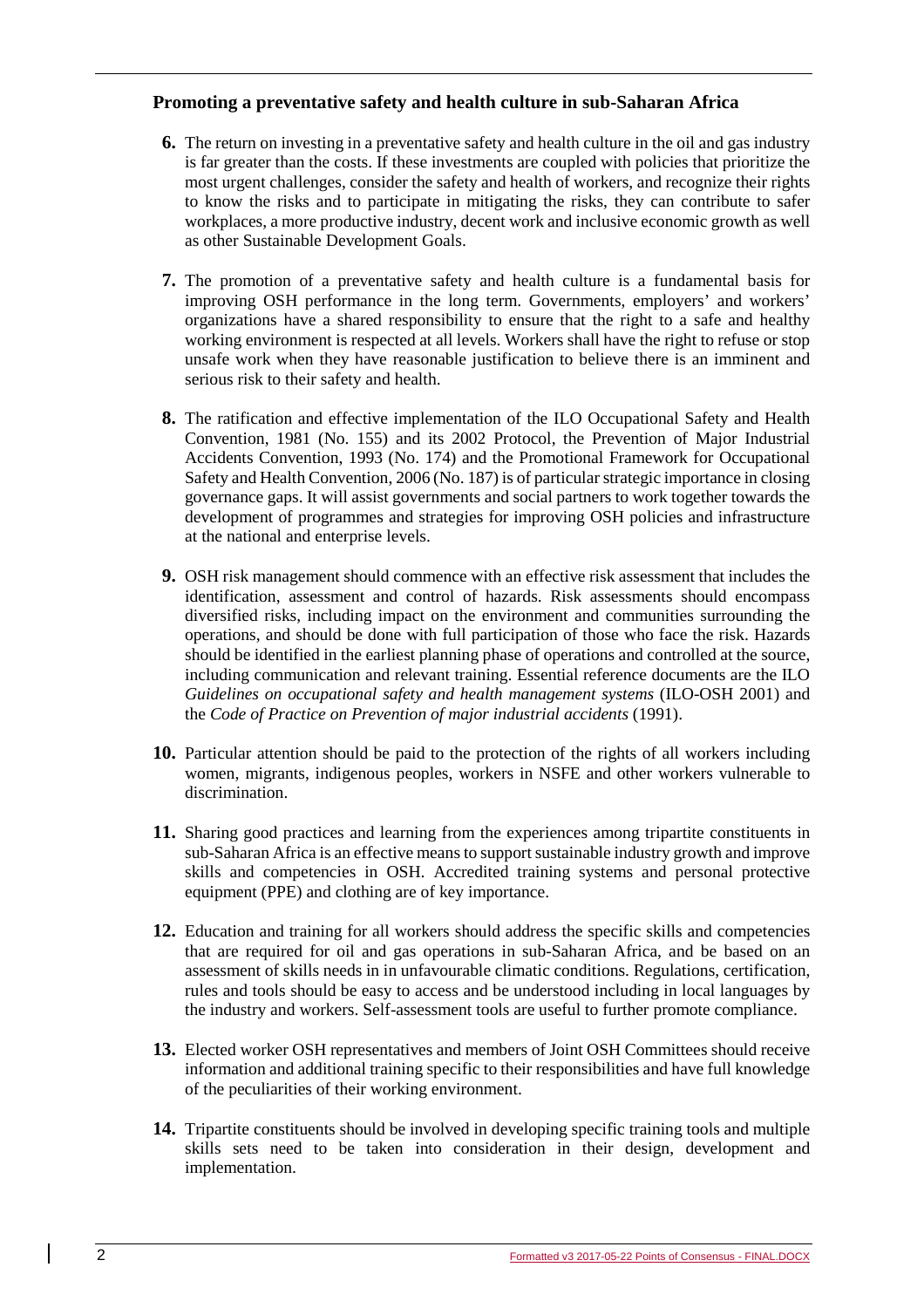## **Recommendations for future action by the ILO and its members**

- **15.** Tripartite constituents should develop and reinforce OSH management mechanisms through effective social dialogue, including the establishment of effective OSH committees at national, industry and enterprise levels and through support for the implementation of ILO-OSH 2001.
- **16.** Social partners (workers and employers) should jointly promote Decent Work including OSH for all workers in the industry through, inter alia, collective agreements, cross-border social dialogue and international framework agreements.
- **17.** Governments should:
	- a) ratify and implement international labour standards relevant to the industry as specified in paragraph 8;
	- b) ensure full compliance with national laws and regulations and access to appropriate and effective remedy and complaints mechanisms;
	- c) establish and implement integrated systems for the collection and sharing of OSH information, data and statistics and for the recording and notification of occupational accidents and diseases;
	- d) empower labour administration and independent labour inspection systems in order to ensure full compliance with laws and regulations and access to appropriate and effective remedy and complaints mechanisms;
	- e) in its own purchasing practices promote OSH in the industry and should clearly communicate what they expect from enterprises with respect to responsible business conduct;
	- f) establish tripartite national, regional and international mechanisms to share good practices and enhance cooperation in relation to OSH policies, practices and management, including skills development and training for oil and gas operations in unfavourable climatic conditions; and
	- g) ensure an integrated approach across different government departments and agencies to promote a preventative safety and health culture in the industry.
- **18.** The ILO should:
	- a) promote ratification and effective implementation of international labour standards relevant to OSH in the industry, as well as respect for the fundamental principles and rights at work and build the capacity of constituents to realize these rights including through South-South and Triangular Cooperation and other forms of development cooperation;
	- b) Collect and disseminate data and research to address OSH challenges in the oil and gas industry in sub-Saharan Africa and undertake a review of existing ILO tools and guidance with a view to update them to cover operations in unfavourable climatic conditions; and